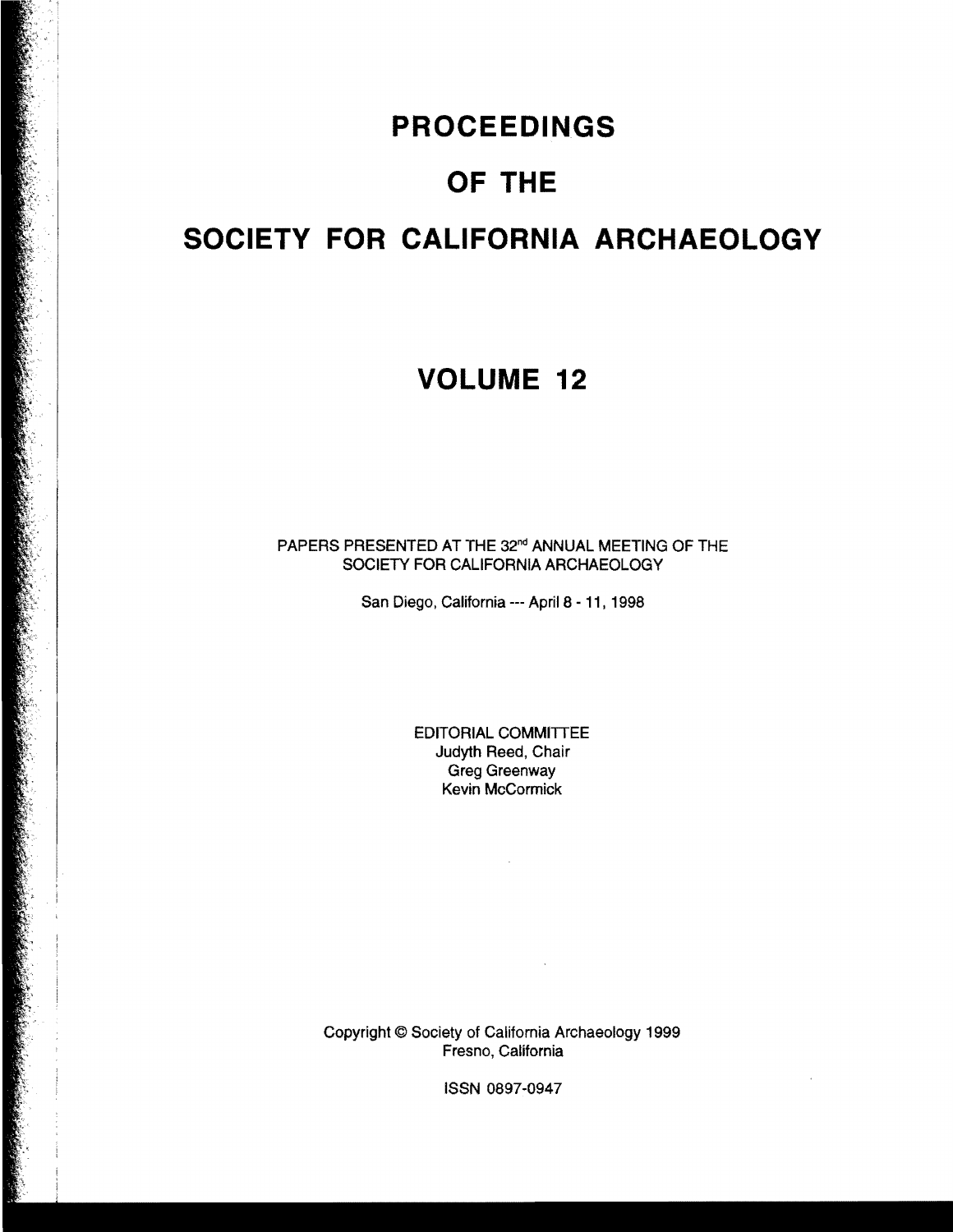#### **STATEMENT OF PURPOSE**

The Proceedings was established by the Society for Califomia Archaeology in 1988 to promote public dissemination of recent archaeological investigations in Califomia. The Proceedings provides a publication outlet for the papers presented at the SCA Annual Meetings. All papers presented at the Annual Meeting are eligible for publication. The Proceedings are published annually, thus ensuring prompt publication and dissemination of research results and commentary relating to Califomia archaeology. Individual papers are published as received, without formal peer review, except as required by the Proceedings editors to ensure conformance with the established style requirements.

#### **INFORMATION FOR CONTRIBUTORS**

Authors should prepare their manuscript in accordance with the *Proceedings* style guide. published in Volume 3. Authors should submit their manuscript in both hard copy and on computer diskette. The Proceedings will not publish information that has appeared in the Society's Newsletter. The deadline for submission of manuscripts is July 1st, following the Annual Meeting. Manuscripts should be submitted to the Proceedings editor at the address listed in the SCA Newsletter.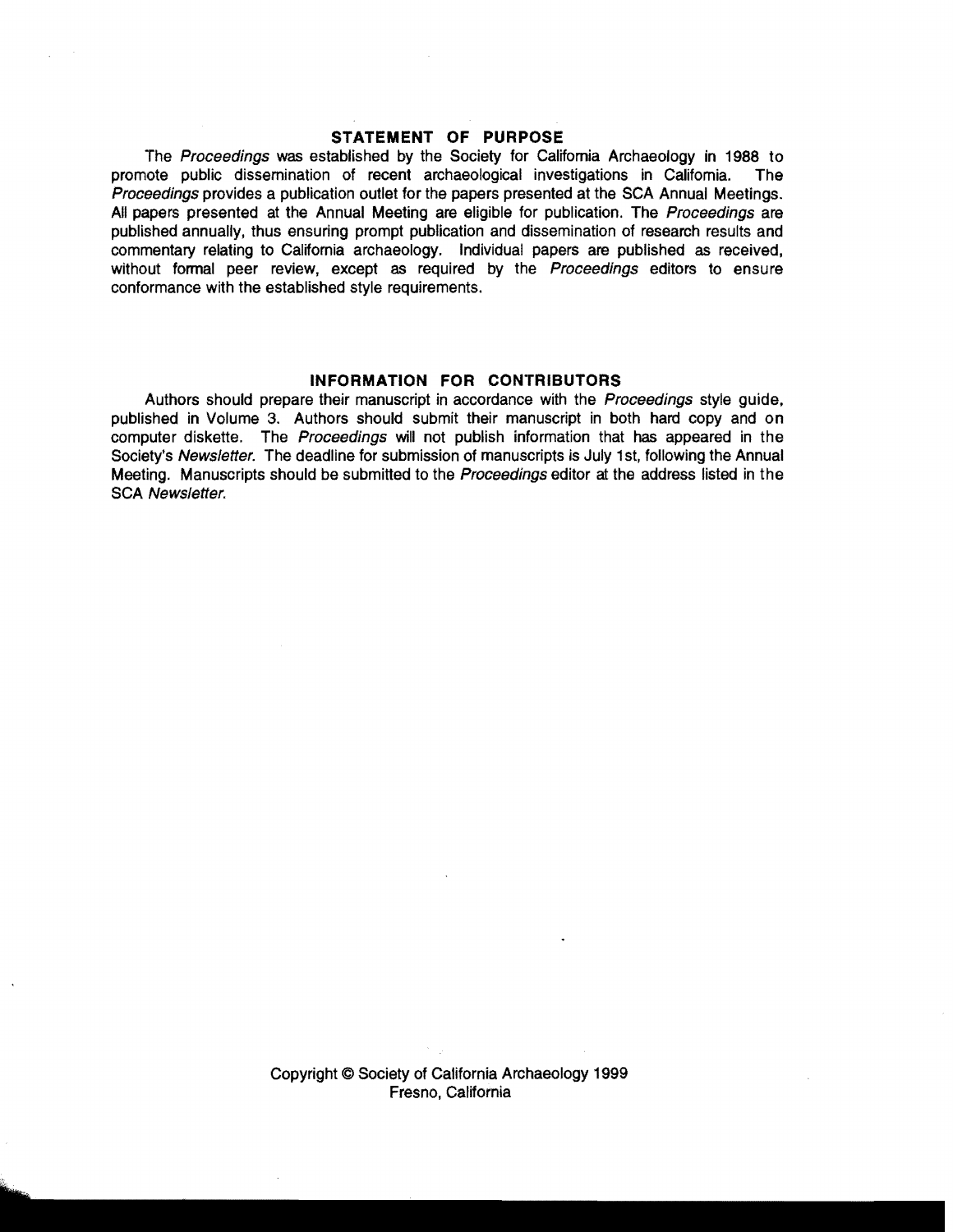## **CONTENTS**

## **Symposium 2: Lake LeConte**

|  | FROM SHORELINE TO MESQUITE DUNE: CHANGING SUBSISTENCE<br>STRATEGIES AT CA-RIV-4754                                                                                 | $\mathbf{1}$ |
|--|--------------------------------------------------------------------------------------------------------------------------------------------------------------------|--------------|
|  | Symposium 3: Rock Rings and Fish Traps: Prehistoric Lifeways at Lake Cahuilla,<br>Salton Sea Test Base, Imperial County                                            |              |
|  | INTRODUCTION TO RECENT ARCHAEOLOGICAL INVESTIGATIONS AT<br>THE SALTON SEA TEST BASE, IMPERIAL COUNTY, CALIFORNIA                                                   |              |
|  | FROM PALEOINDIAN TO PROTOHISTORIC: THE CHRONOLOGY OF<br>HUMAN OCCUPATION OF SALTON SEA TEST BASE                                                                   |              |
|  | FLAKED LITHIC TOOLS FROM RECENT INVESTIGATIONS ON<br>THE SALTON SEA TEST BASE                                                                                      |              |
|  | SANDSTONE FEATURES ADJACENT TO LAKE CAHUILLA                                                                                                                       | 28           |
|  | LATE PREHISTORIC USE OF THE RECESSIONAL SHORELINES OF<br><b>LAKE CAHUILLA</b>                                                                                      |              |
|  | Symposium 5: Caltrans Contributions to California Archaeology                                                                                                      |              |
|  | THE ELLISON SITE CHRONOLOGY, MORMON BAR, MARIPOSA<br>COUNTY, CALIFORNIA                                                                                            |              |
|  | Symposium 7: Problems in Reconstructing Prehistoric Subsistence Around the<br><b>Pacific Rim</b>                                                                   |              |
|  | SUBSISTENCE ACTIVITY IN THE CONTEXT OF CHANGING ENVIRONMENTS<br>DURING THE PLEISTOCENE-HOLOCENE BOUNDARY IN THE<br>ZERKALNAYA RIVER VALLEY OF THE RUSSIAN FAR EAST |              |
|  |                                                                                                                                                                    |              |

 $\sim 10^{-1}$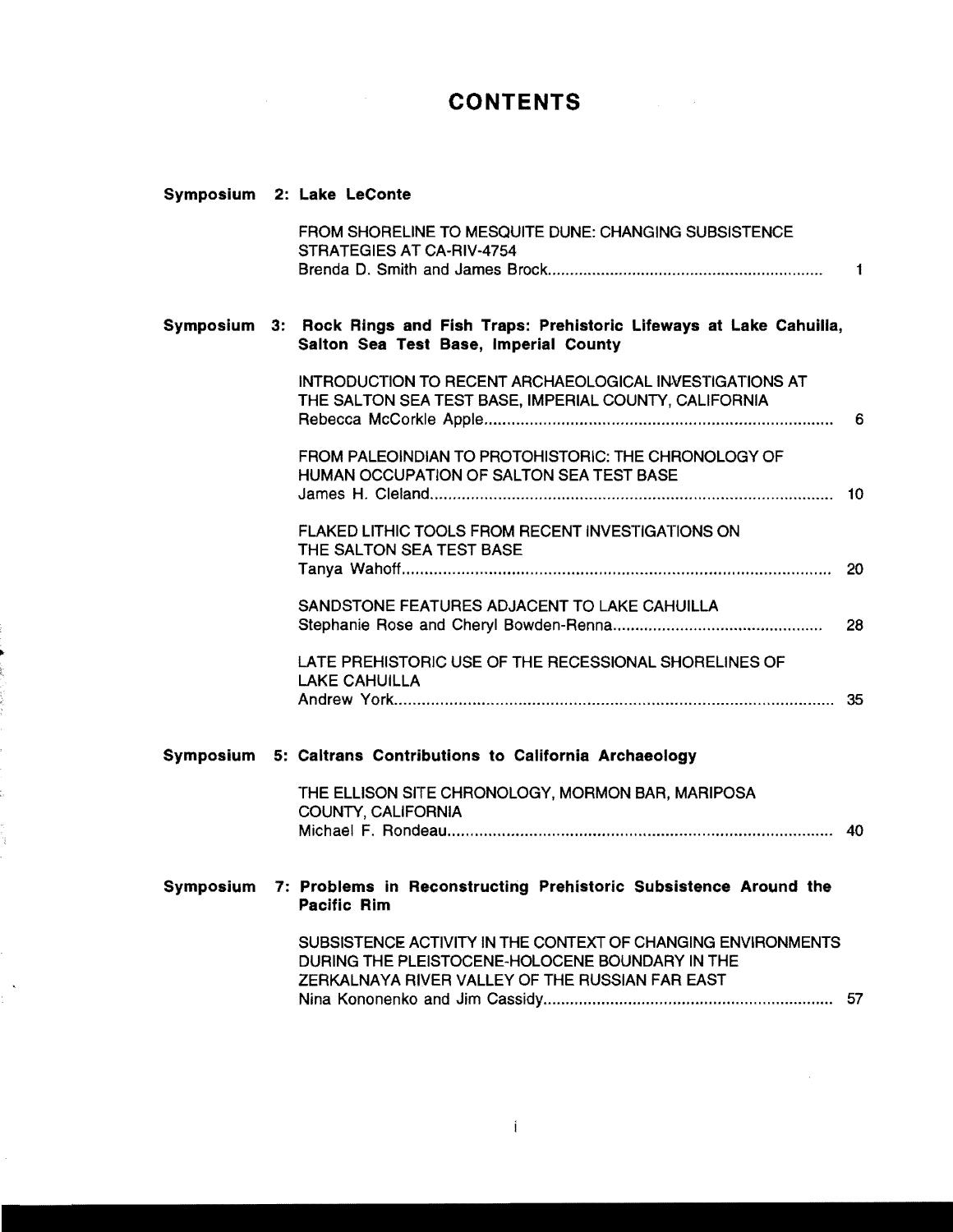|              | THE BIBI NORTH SHELL MIDDEN SITE AT CHITOSE CITY, HOKKAIDO<br><b>JAPAN</b>                                                             |
|--------------|----------------------------------------------------------------------------------------------------------------------------------------|
|              | THE ORIGIN OF EARLY POTTERY IN NORTHEAST ASIA IN THE CONTEXT<br>OF ENVIRONMENTAL CHANGE                                                |
| Symposium 9: | Life at 5000 Feet: Analysis of a Collection from CA-SDI-2508, Lost<br>Valley, San Diego County                                         |
|              | LATE PREHISTORIC BIOLOGICAL RESOURCE USE AND MEANING IN<br>LOST VALLEY, SAN DIEGO COUNTY, CALIFORNIA                                   |
|              | CUPEÑO CERAMICS: A PRELIMINARY ANALYSIS FROM LOST VALLEY,<br><b>CALIFORNIA</b>                                                         |
|              | PRELIMINARY ANALYSIS OF DATA RECOVERED FROM CA-SDI-2508,<br>LOST VALLEY, SAN DIEGO COUNTY, CALIFORNIA                                  |
|              | CUPEÑO IDEOLOGY REVEALED THROUGH RITUAL OBJECTS:<br>A PRELIMINARY STUDY OF RITUAL ARTIFACTS AT CA-SDI-2508                             |
|              | Symposium 13: Cultural Complexity on the California Coast: Late Holocene<br>Archaeological and Environmental Records                   |
|              | THE EVOLUTION OF THE "BARBARENO" CHUMASH                                                                                               |
|              | PROBLEMS IN PARADIGMS: CULTURAL "COMPLEXITY" IN COASTAL<br><b>CALIFORNIA</b>                                                           |
|              | Symposium 15: New Inquiries Regarding the Archaeology and Bioarchaeology of<br>Baja California: A Symposium in Honor of William Massey |
|              | THE MULEGE EDUCATION AND RESEARCH PROGRAM: APPLIED<br>ARCHAEOTOURISM ON THE BAJA CALIFORNIA PENINSULA                                  |
|              | ETHNOGRAPHIC MATERIALS AND ETHNOARCHAEOLOGY WORKSHOPS<br>REGARDING NORTHERN BAJA CALIFORNIA INDIANS                                    |

 $\sim$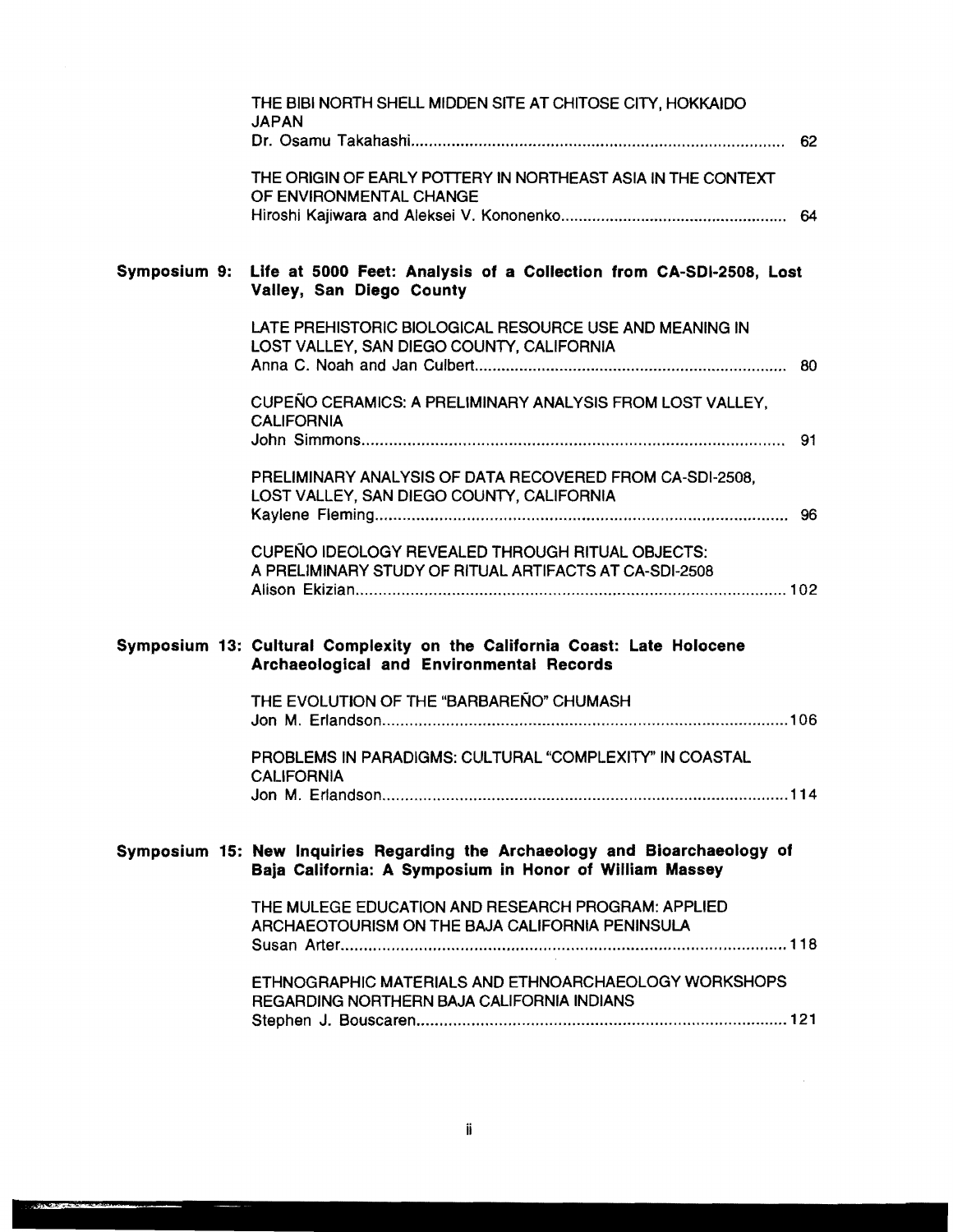## Symposium 16: Contributed Papers

| ARCHAEOLOGY AND HUMANITY: A TRIBUTE TO PAM COLARICH,<br>1954 - 1978                                                                                                                                                                                                                                                                    |
|----------------------------------------------------------------------------------------------------------------------------------------------------------------------------------------------------------------------------------------------------------------------------------------------------------------------------------------|
| A STYLISTIC ANALYSIS OF THE ROCK ART OF CA-SBN-12                                                                                                                                                                                                                                                                                      |
| Symposium 17: Twenty-five Years of Cultural Resource Management on Public<br>Lands in California: What We Knew, What We Know, and What We<br>Need to Know to Manage Heritage Resources in the Next Century;<br>A Celebration of Twenty-five Years of Forest Service and Bureau of<br>Land Management Heritage Management in California |
| HEY RICK, OLE, ERIC AND ED! 1973 DOESN'T SEEM LIKE A LONG TIME<br>AGO, BUT ON SOME DAYS 25 YEARS FEELS LIKE A CAREER                                                                                                                                                                                                                   |
| FROM RANCHOLABREAN PALEO-GROCERY STORES TO ROCK ART<br>ON THE WEB                                                                                                                                                                                                                                                                      |
| ARCHAEOLOGY AND ENVIRONMENT ON THE DRY LAKES PLATEAU.<br>BODIE HILLS, CALIFORNIA: HUNTER-GATHERER COPING STRATEGIES<br>FOR HOLOCENE ENVIRONMENTAL VARIABILITY                                                                                                                                                                          |
| A RETROSPECTIVE VIEW OF ARCHAEOLOGICAL RESEARCH ON THE<br>MENDOCINO NATIONAL FOREST                                                                                                                                                                                                                                                    |
| A LOOK BACK: TWENTY-FIVE YEARS OF CULTURAL RESOURCES<br>MANAGEMENT ON THE SIX RIVERS NATIONAL FOREST                                                                                                                                                                                                                                   |
| THE BEAVER CREEK SITE (CA-LAS-973) REVISITED                                                                                                                                                                                                                                                                                           |
| IN THE FOOTSTEPS OF THE RAVEN                                                                                                                                                                                                                                                                                                          |
| CHANGES IN ATTITUDE TOWARD NATIVE AMERICAN CULTURES AND<br>HOW THE MANAGEMENT OF PUBLIC LANDS WILL BENEFIT                                                                                                                                                                                                                             |
| THE THREE "Cs": TRADITIONAL CULTURAL VALUES, CULTURAL<br>LANDSCAPES, AND CULTURAL PROPERTIES                                                                                                                                                                                                                                           |